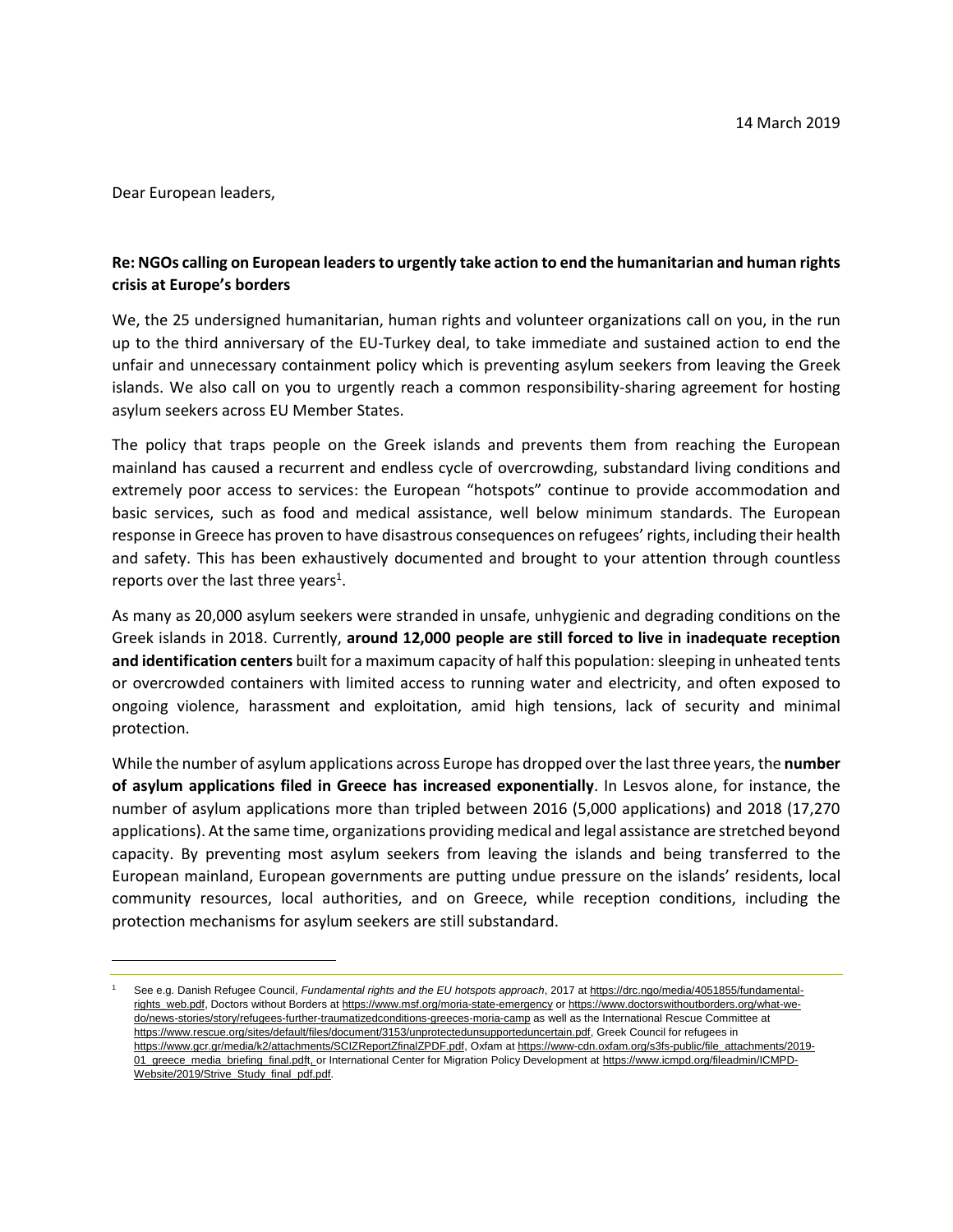The expectation that most newcomers could be returned to Turkey under the EU-Turkey deal has proved to be dangerously unrealistic. According to Greek Asylum Service representatives in Lesvos, only up to 6% of the asylum-seekers arriving to Lesvos would be eligible for return to Turkey.

It is shameful that, despite this sobering reality, some European governments have been holding hostage any real responsibility sharing mechanism until returns are sped up and increased, focusing instead on deterrence policies and border controls at the expense of basic rights and safeguards. The current situation at the borders of Europe is the direct result of those short-sighted and unsustainable policies implemented following the EU-Turkey deal and the lack of aptitude and political will across Europe to find common ground on key aspects of a common European asylum system.

As civil society organizations from across the European continent, we are convinced that the EU has sufficient resources and capacity to respond humanely to the needs of all those seeking asylum in its territory. Taking immediate measures to improve the conditions of people seeking asylum in Europe and finding a solution to the current humanitarian and human rights crisis at Europe's border is your responsibility and duty. We therefore call on you to live up to Europe's human rights foundation and values. To that end, we, the undersigned organizations, call on you to:

- urgently agree on **fair and sustainable arrangements for sharing responsibility** for asylum seekers arriving in Europe, that will ensure member states' ability to provide decent and dignified conditions for people in need of protection. In this context, we welcome the recent announcement of an agreement between the governments of Portugal and Greece, to gradually relocate 1,000 refugees out of the camps.
- urge the Greek Government to **suspend immediately the restriction of movement** that unnecessarily contains asylum seekers in the Greek islands, imposing squalid and dangerous living conditions on them and putting unfair pressure on Greece and the residents of the Aegean islands. To facilitate the transfer of asylum seekers off the islands, increased reception capacity in the mainland and more effective shelter allocation are needed.
- urge the Greek Government to better **allocate and use EU funding** not only prioritizing the support of the border control and asylum procedures, but also **ensuring the provision of essential services** - such as medical and legal services for the safety and rights of migrants - as well as the **planning of a fair and an efficient asylum system and a long term and sustainable reception and integration plan** for refugees and migrants in Greece.

Yours sincerely,

**ActionAid Hellas Amnesty International Avocats Sans Frontières France Boat Refugee Foundation Caritas Hellas CEAR - Comisión Española de Ayuda al Refugiado Danish Refugee Council DIOTIMA - Center for Research on Women's Issues**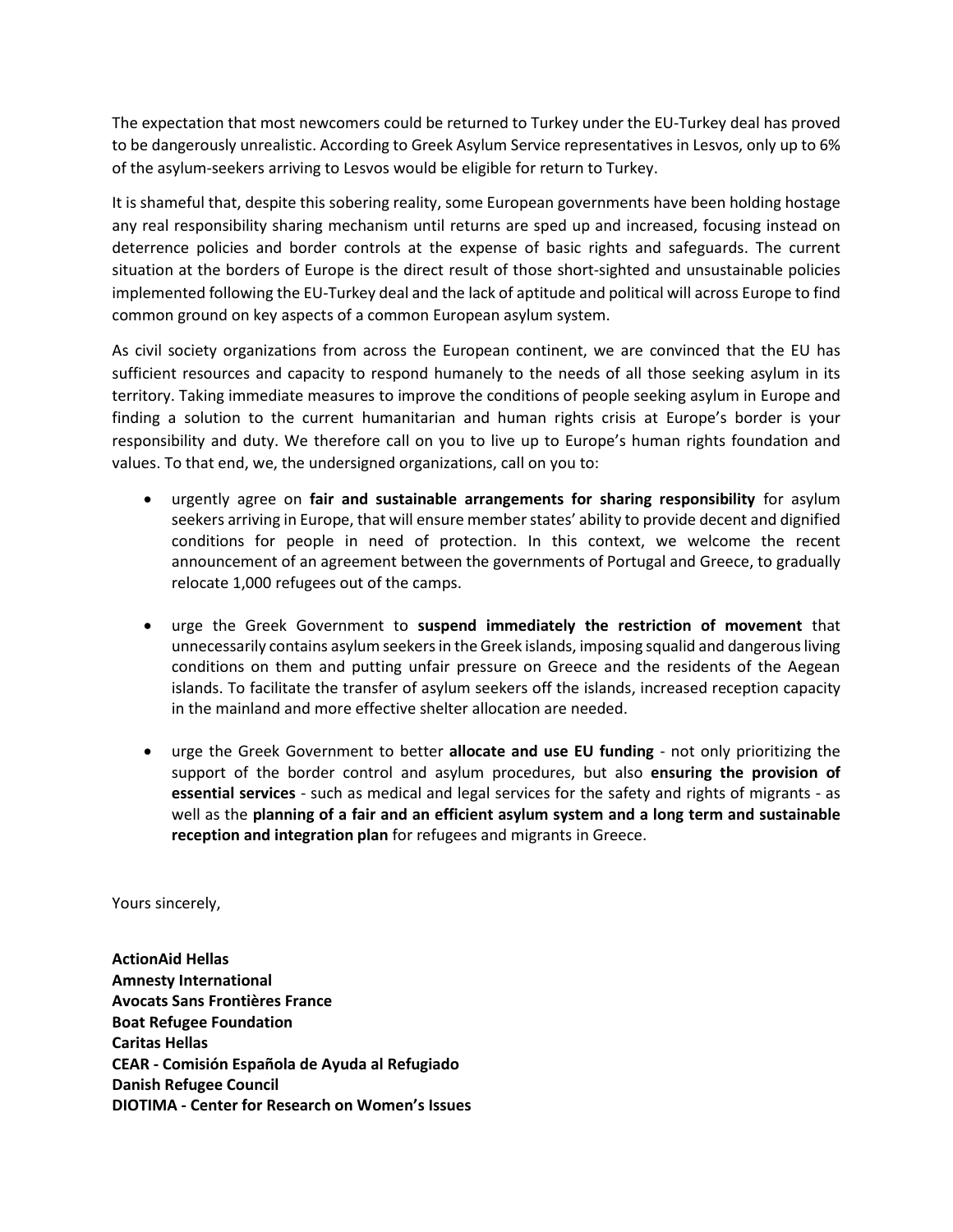**Equal Rights Beyond Borders Greek Council for Refugees Greek Helsinki Monitor Human Rights Watch International Rescue Committee JRS Europe JRS Hellas Legal Center Lesbos Mare Liberum Médecins du monde - Greece Oxfam Praksis Refugee Legal Support Refugee Rights Europe Solidar Solidarity Now Terre des hommes Hellas**

## To:

- EU Member States' Heads of State,
- EU Member States' Ministers of Migration, Justice and Home Affairs,

## CC:

- European Commissioner for Migration, Home Affairs and Citizenship, Dimitris Avramopoulos,
- Deputy Director-General for Migration DG Migration and Asylum (HOME), Simon Mordue.

**AMNESTY**<br>INTERNATIONAL